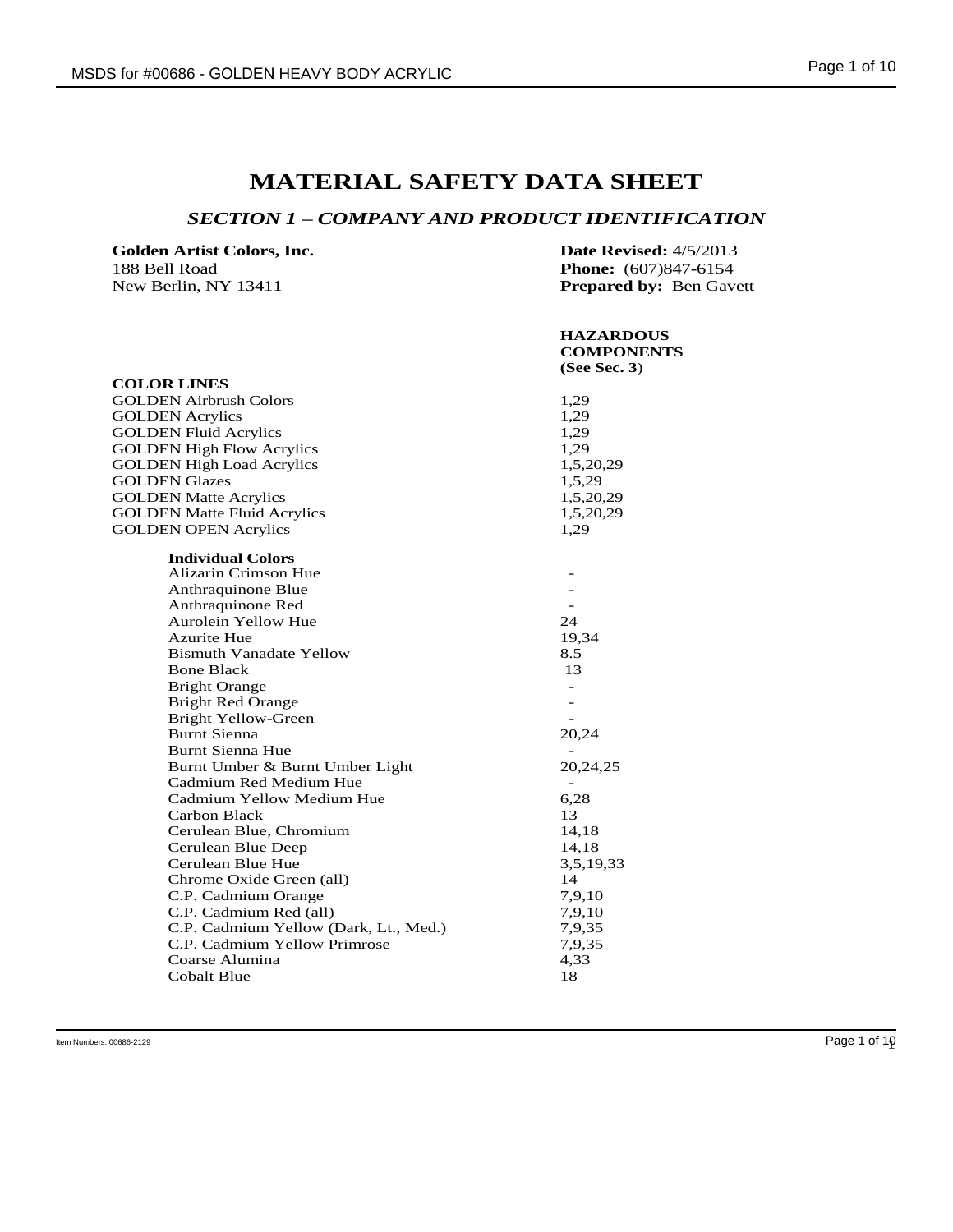| <b>Cobalt Blue Hue</b>                     | 19,33                    |
|--------------------------------------------|--------------------------|
| Cobalt Green                               | 14,18                    |
| Cobalt Teal                                | 18                       |
| <b>Cobalt Titanate Green</b>               | 6,18,28                  |
| Cobalt Turquoise                           | 14,18                    |
| Cobalt Violet Hue                          | 34                       |
| Deep Violet                                | $\overline{a}$           |
| Diarylide Yellow                           |                          |
| Dioxazine Purple                           |                          |
| Fluorescent (all colors)                   | 22                       |
| Graphite Gray                              | 23                       |
| Green Gold                                 | 8,28                     |
| Hansa Yellow (Lt., Med. & Opaque)          |                          |
| Hookers Green Hue (Airbrush Line)          | 13,19                    |
| Hookers Green Hue (GOLDEN Acrylic Line)    | 28                       |
| Indian Yellow Hue                          | 28                       |
| Interference Colors                        | 27,33                    |
| Interference Colors (Color Travel)         | 5,33                     |
| Iridescent Black Mica Flake                | 27                       |
| Iridescent Bright Gold                     | 27,28,33                 |
| <b>Iridescent Bronze</b>                   | 19,24,27                 |
| Iridescent Copper (and Coarse)             | 24, 27, 33               |
| Iridescent Copper Lt. (and Coarse)         | 24,27                    |
| Iridescent Gold (and Coarse)               | 24, 27, 33               |
| Iridescent Gold Deep                       | 24, 27, 33               |
| Iridescent Gold Mica Flake (Small & Large) | 27                       |
| Iridescent Pearl (and Coarse)              | 27,33                    |
| Iridescent Pearl Mica Flake                | 27                       |
| Iridescent Silver                          | 23, 27, 33               |
| Irid. Stain. Steel (Coarse and Fine)       | 15,28                    |
| Jenkins Green                              | 8, 19, 28                |
| Light Green (Blue Shade)                   | 33                       |
| Light Green (Yellow Shade)                 | 33                       |
| Light Magenta                              | 33                       |
| Light Turquois (Phthalo)                   | 19,33                    |
| Light Ultramarine Blue                     | 33                       |
| <b>Light Violet</b>                        | 33                       |
| Manganese Blue Hue                         | 34                       |
| Mars Black                                 | 24                       |
| Mars Yellow                                | 24                       |
| Medium Magenta                             | 33                       |
| <b>Medium Violet</b>                       | 33                       |
| Micaceous Iron Oxide                       | 24                       |
| Naphthol Red (Lt. & Med.)                  | $\overline{\phantom{m}}$ |
| Naples Yellow Hue                          | 24,33                    |
| Neutral Grays (all)                        | 5, 20, 24, 25, 33        |
| Nickel Azo Yellow                          | 26,28                    |
| Paynes Gray                                | 13                       |
| Perm. Green Lt.                            | 19                       |
| Perm. Green Dark                           | 19                       |
|                                            |                          |

Item Numbers: 00686-2129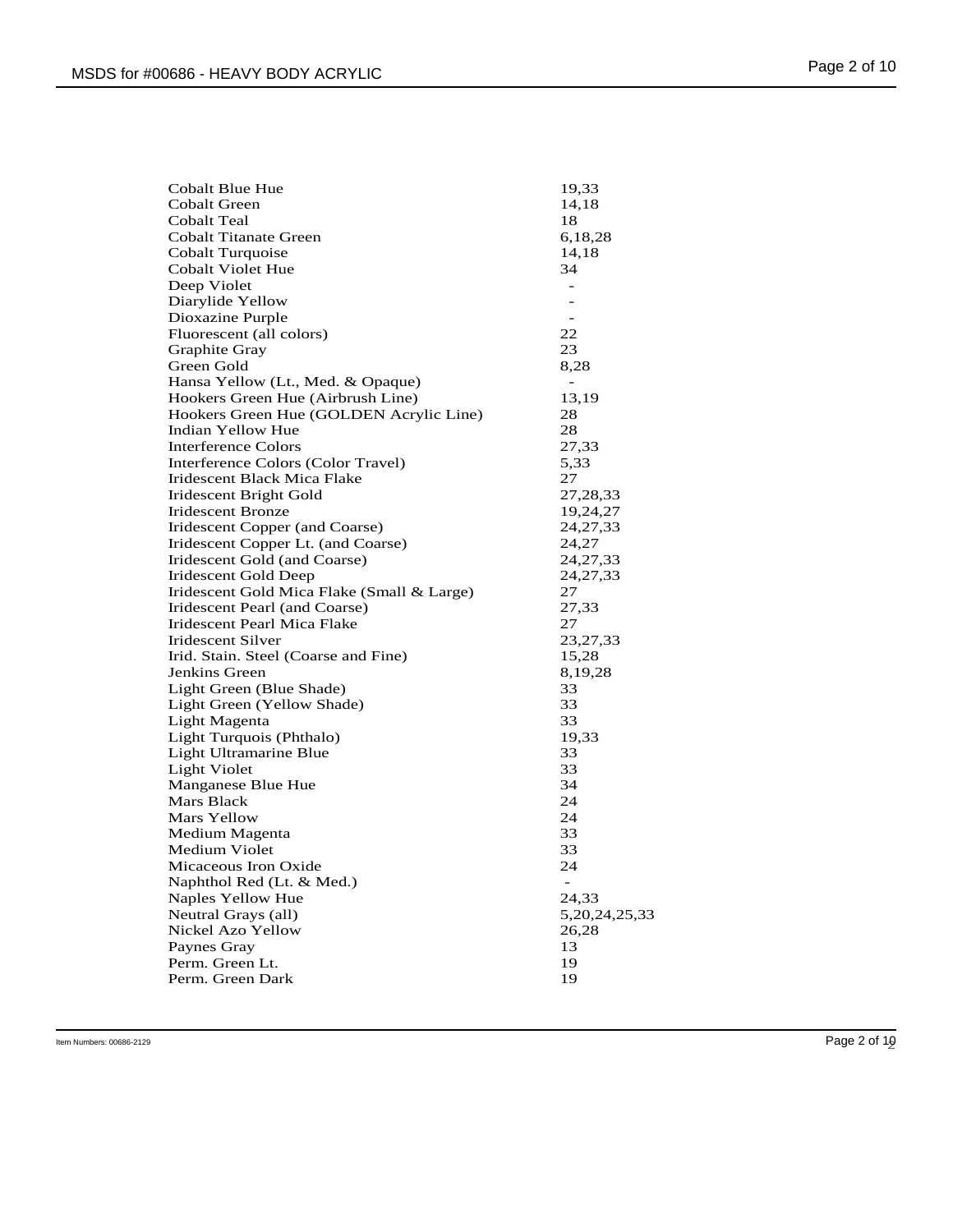| <b>Permanent Maroon</b>              |                          |
|--------------------------------------|--------------------------|
| Permanent Violet Dark                | -                        |
| Phosphorescent                       | 34                       |
| Phthalo Blue GS                      | 19                       |
| Phthalo Blue RS                      | 19                       |
| Phthalo Green BS                     | 19                       |
| Phthalo Green YS                     | 19                       |
| Primary Cyan                         | 19,20                    |
| Primary Magenta                      | 20                       |
| Primary Yellow                       | 20                       |
| Prussian Blue Hue                    | 19                       |
| Pyrrole Colors (all)                 | $\equiv$                 |
| Quinacridone Burnt Orange            | 31                       |
| <b>Ouinacridone Crimson</b>          | 31                       |
| Quinacridone/Nickel Azo Gold         | $\equiv$                 |
| Quinacridone Magenta                 | $\overline{a}$           |
| Quinacridone Red                     | 25                       |
| Quinacridone Red Lt.                 | 30                       |
| <b>Ouinacridone Violet</b>           | $\overline{\phantom{a}}$ |
| Raw Sienna                           | 20,24                    |
| Raw Sienna Hue                       |                          |
| Raw Umber                            | 20,24,25                 |
| <b>Raw Umber Hue</b>                 | 13                       |
| Red Oxide                            | 24                       |
| Sap Green Hue                        | 13, 19, 24, 28           |
| Sepia                                | 13,24,28                 |
| <b>Shading Gray</b>                  | 13                       |
| <b>Smalt Hue</b>                     | 13                       |
| Teal                                 | 3,519,33                 |
| Terre Verte Hue                      | 14,20                    |
| <b>Titan Buff</b>                    | 20,33                    |
| Titan Green Pale                     | 3,5,19,33                |
| <b>Titanate Yellow</b>               | 6,28                     |
| Titanium White                       | 3,5,33                   |
| <b>Transparent Brown Iron Oxide</b>  | 13,24                    |
| Transparent Red Iron Oxide           | 24                       |
| <b>Transparent Shading Gray</b>      | 13                       |
| <b>Transparent Yellow Iron Oxide</b> | 24                       |
| Turquoise (Phthalo)                  | 19                       |
| <b>Ultramarine Blue</b>              |                          |
| <b>Ultramarine Blue Hue</b>          | 3,5,19,33                |
| <b>Ultramarine Violet</b>            |                          |
| Van Dyke Brown Hue                   | 13,24                    |
| Vat Orange                           | $\blacksquare$           |
| Violet Oxide                         | 24                       |
| Viridian Green Hue                   | 28,34                    |
| <b>Yellow Ochre</b>                  | 20,24,                   |
| <b>Yellow Oxide</b>                  | 24                       |
| Zinc White                           | 34                       |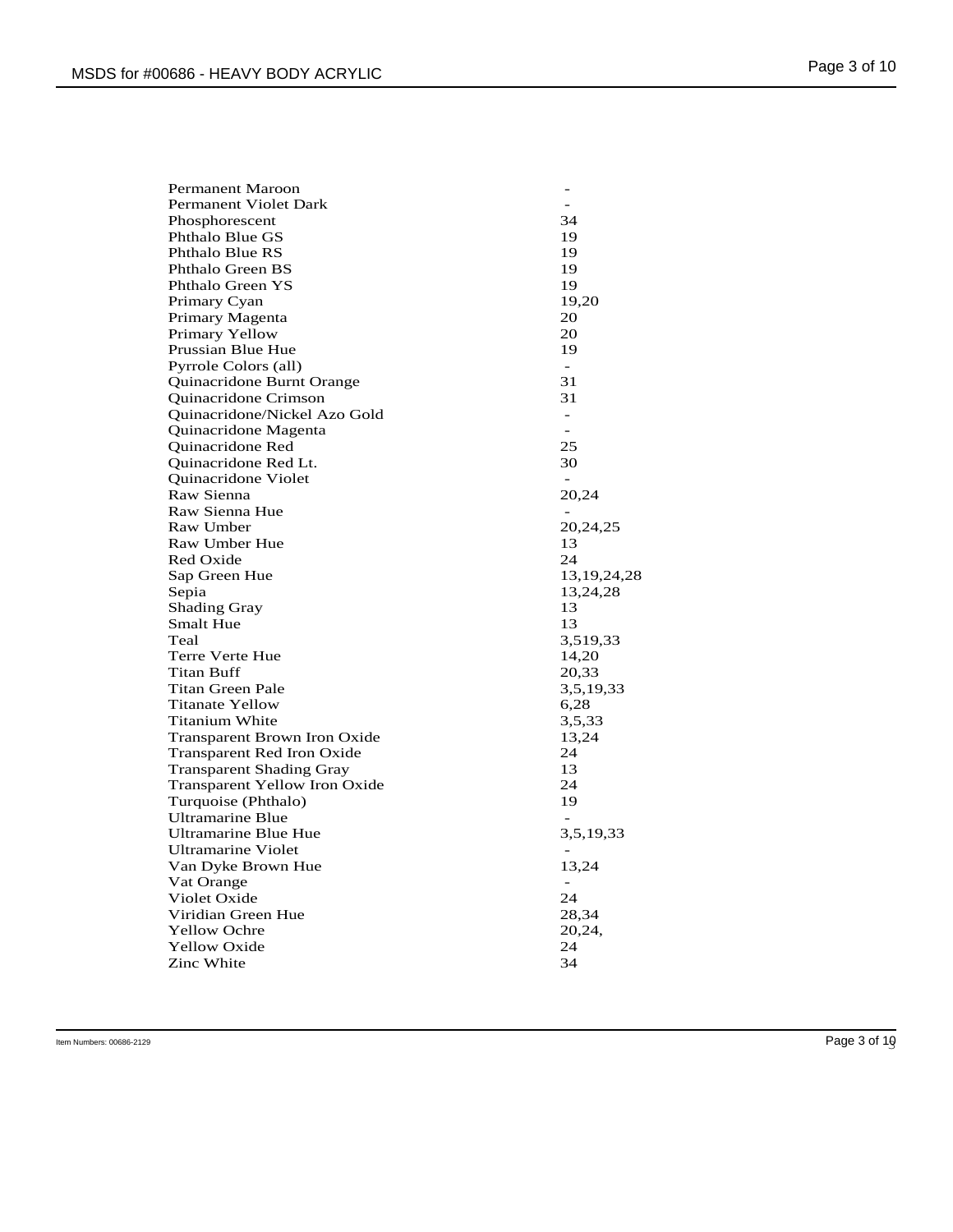| <b>GOLDEN GELS, MEDIUMS, GESSOS &amp; GROUNDS</b> |  |
|---------------------------------------------------|--|
|                                                   |  |

| 03001 | Self Leveling Clear Gel          | 1,29         |
|-------|----------------------------------|--------------|
| 03010 | Soft Gel (Gloss)                 | 1,29         |
| 03013 | Soft Gel (Matte)                 | 1,5,20,29    |
| 03017 | Soft Gel (Semi-gloss)            | 1,5,29       |
| 03020 | Regular Gel (Gloss)              | 1,29         |
| 03030 | Regular Gel (Matte)              | 1,5,20,29    |
| 03040 | Regular Gel (Semi-gloss)         | 1,5,29       |
| 03050 | Heavy Gel (Gloss)                | 1,29         |
| 03060 | Heavy Gel (Matte)                | 1,5,20,29    |
| 03070 | Heavy Gel (Semi-gloss)           | 1,5,29       |
| 03080 | Extra Heavy Gel (Gloss)          | 1,29         |
| 03090 | Extra Heavy Gel (Matte)          | 1,5,20,29    |
| 03100 | Extra Heavy Gel (Semi-gloss)     | 1,5,29       |
| 03110 | Extra Heavy/Molding Paste        | 1,11,29      |
| 03120 | High Solid Gel (Gloss)           | 1,21,29      |
| 03130 | High Solid Gel (Matte)           | 1,5,20,21,29 |
| 03135 | <b>OPEN Acrylic Gel Medium</b>   | 1,29         |
| 03136 | <b>OPEN Gel Medium (Matte)</b>   | 1,5,29       |
| 03195 | Fine Pumice Gel                  | 1,5,29       |
| 03200 | Coarse Pumice Gel                | 1,5,29       |
| 03205 | Extra Coarse Pumice Gel          | 1,5,29       |
| 03215 | Clear Granular Gel               | 1,29         |
| 03232 | Garnet Gels (Fine)               | 1,20,29      |
| 03234 | Garnet Gels (Coarse)             | 1,20,29      |
| 03230 | Garnet Gels (Extra Coarse)       | 1,20,29      |
| 03236 | Glass Bead Gel                   | 1,21,29      |
| 03240 | <b>Fiber Paste</b>               | 1,29         |
| 03330 | Clear Tar Gel                    | 1,29         |
| 03508 | Clear Pouring Medium (Thick)     | 1,29         |
| 03509 | Clear Pouring Medium (Thin)      | 1,29         |
| 03510 | Polymer Medium (Gloss)           | 1,29         |
| 03513 | Pouring Medium #3 (Custom)       | 1,21,29      |
| 03520 | Fluid Matte Medium               | 1,5,29       |
| 03530 | Matte Medium                     | 1,5,29       |
| 03531 | <b>Super Loaded Matte Medium</b> | 1,20,29      |
| 03535 | Airbrush Medium                  | 1,29         |
| 03537 | Airbrush Transparent Extender    | 1,29         |
| 03550 | Gesso                            | 1,5,11,29    |
| 03551 | Sandable Hard Gesso              | 1,5,11,29,32 |
| 03555 | Absorbent Ground (White)         | 1,20,29      |
| 03556 | Absorbent Ground (Canvas)        | 1,20,29      |
| 03557 | <b>Crackle Paste</b>             | 1,12,29,33   |
| 03558 | Silverpoint / Drawing Ground     | 1,3,29,33    |
| 03560 | <b>Black Gesso</b>               | 1,11,20,29   |
| 03570 | <b>Molding Paste</b>             | 1,11,29      |
| 03571 | <b>Hard Molding Paste</b>        | 1,11,29      |
| 03572 | <b>Coarse Molding Paste</b>      | 1,11,29      |
| 03575 | <b>Light Molding Paste</b>       | 1,29         |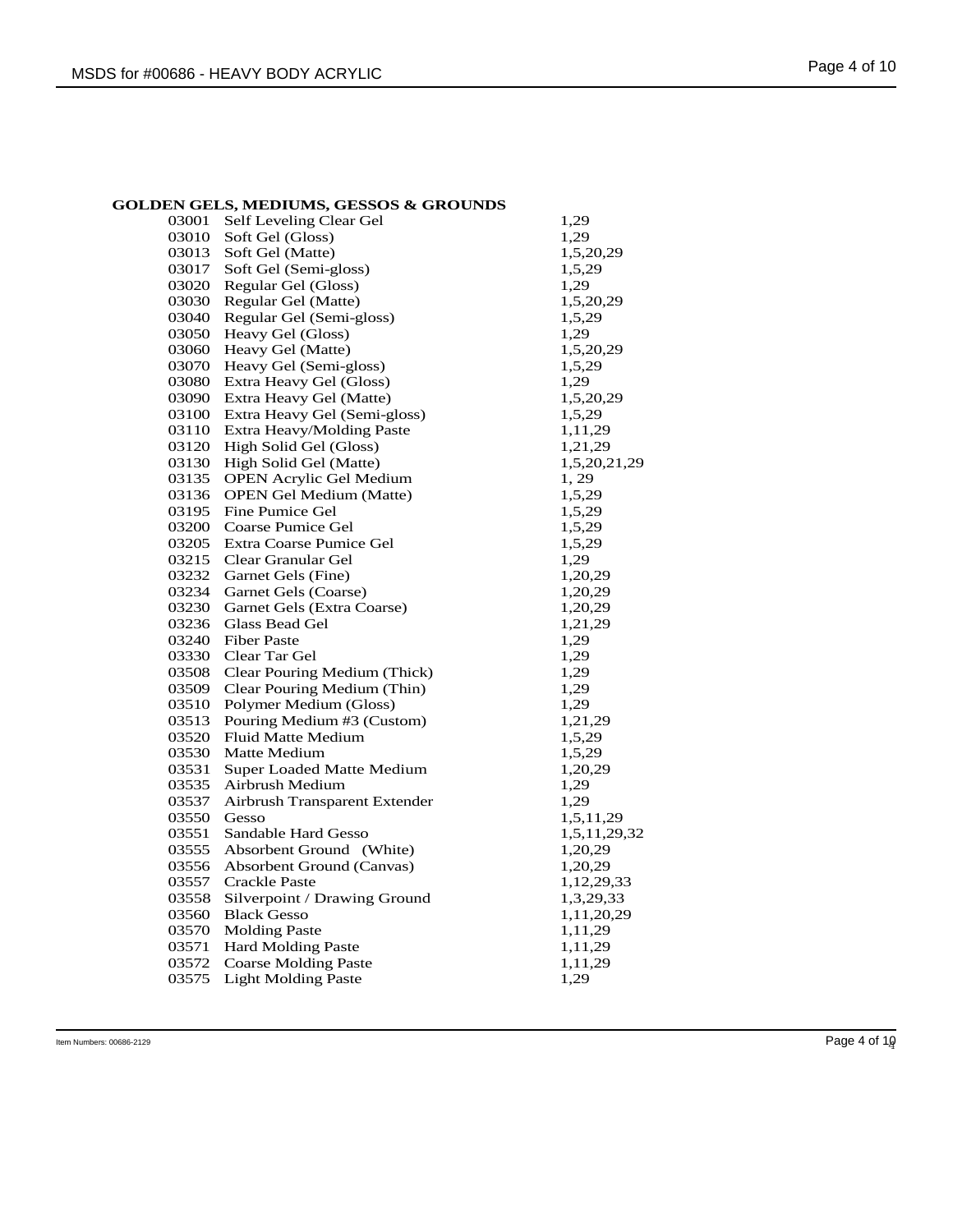| 03580 | Retarder                            | 29      |
|-------|-------------------------------------|---------|
| 03595 | <b>OPEN Acrylic Thinner</b>         | 29      |
| 03640 | <b>Acrylic Ground for Pastels</b>   | 1,20,29 |
| 03670 | Acrylic Modifier for Plaster        | 1,29    |
| 03690 | Silkscreen Medium                   | 1,29    |
| 03695 | Silkscreen Fabric Gel               | 1,22,29 |
| 03720 | Acrylic Glazing Liquid (Gloss)      | 1,29    |
| 03721 | Acrylic Glazing Liquid (Satin)      | 1,29    |
| 03725 | <b>OPEN Acrylic Fluid Medium</b>    | 1,29    |
| 03726 | <b>OPEN Medium (Matte)</b>          | 1,5,29  |
| 03750 | <b>Stop Out Varnish</b>             | 1,13,29 |
| 03910 | GAC-100 Acrylic                     | 1,29    |
| 03920 | GAC-200 Acrylic                     | 1,29    |
| 03940 | GAC-400 Acrylic                     | 1,22,29 |
| 03950 | GAC-500 Acrylic                     | 1,29    |
| 03970 | GAC-700 Acrylic                     | 1,29    |
| 03980 | GAC-800 Acrylic                     | 1,29    |
| 03990 | GAC-900 Acrylic                     | 1,22,29 |
| 07750 | Acrylic Topcoat Ultra Matte         | 1,5,29  |
| 07770 | Porcelain Restoration Glaze (Gloss) | 1,29    |
| 07771 | Porcelain Restoration Glaze (Matte) | 1,5,29  |
| 08510 | Liquid Thickener (Long Rheology)    |         |
| 08520 | Liquid Thickener (Short Rheology)   |         |
|       |                                     |         |

# *SECTION 2 - HAZARD IDENTIFICATION*

**INHALATION HEALTH RISKS AND SYMPTOMS OF EXPOSURE:** None expected under normal conditions of use.

Irritation of the nose, throat and lungs is associated with excessive exposure to ammonia, which may occur when large volumes of product are used in an area with limited ventilation.

GAC-400 Acrylic and GAC-900 Acrylic contain formaldehyde, which may irritate the respiratory system, or cause allergic reaction in sensitized individuals. See "Additional Hazards" for formaldehyde, below.

Overexposure to dusts and mists from sanding and spraying may be irritating to the respiratory tract. Chronic exposure to dusts and mists may cause pulmonary diseases.

**EYE CONTACT HEALTH RISKS AND SYMPTOMS OF EXPOSURE:** Contact may be slightly irritating to eyes. Absorbent Ground may cause moderate eye irritation.

**SKIN CONTACT HEALTH RISKS AND SYMPTOMS OF EXPOSURE:** Prolonged or repeated contact may be irritating to skin.

**INGESTION HEALTH RISKS AND SYMPTOMS OF EXPOSURE:** May cause irritation to gastrointestinal system.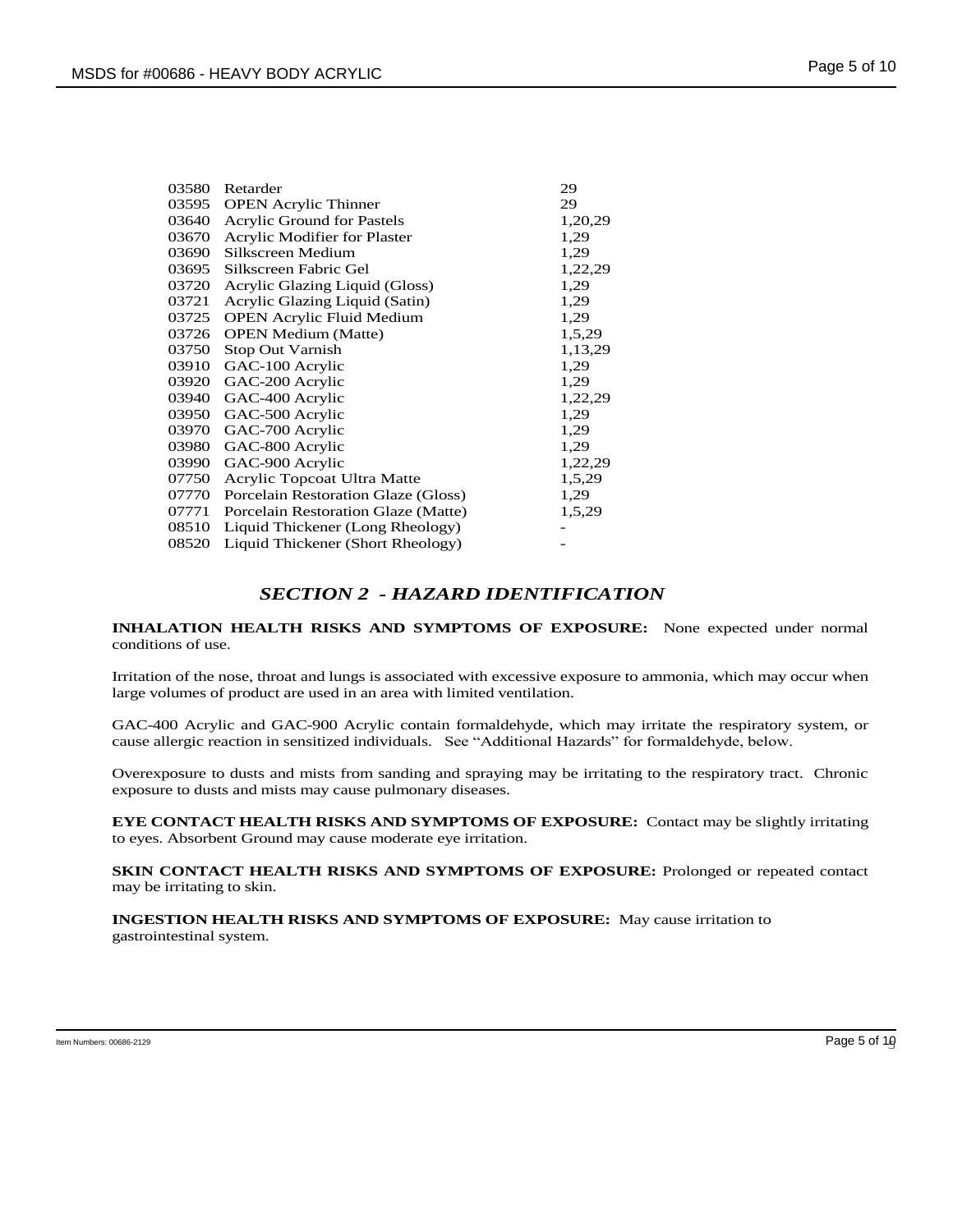**MEDICAL CONDITIONS GENERALLY AGGRAVATED BY EXPOSURE:** Pre-existing skin, eye, or respiratory conditions may be aggravated by exposure.

#### **ADDITIONAL HAZARDS ASSOCIATED WITH SPECIFIED PIGMENTS OR THEIR COMPONENTS IDENTIFIED IN SECTION 3:**

CADMIUM- Cadmium Compounds are classified by IARC as probably carcinogenic in humans. OSHA also classifies such compounds as causing lung and kidney disease. **WARNING: DO NOT SPRAY APPLY –** This product contains cadmium, a chemical known to the State of California to cause cancer by means of inhalation.

CARBON BLACK- IARC classification as Group 2B, possibly carcinogenic to humans **WARNING:** This product contains a chemical known to the State of California to cause cancer. (Applies to airborne particles of respirable size only)

CERULEAN BLUE- Skin contact may cause allergic sensitization. Ingestion may cause systemic toxicity. **WARNING:** This product contains a chemical known to the State of California to cause cancer.

CRYSTALLINE SILICA- Considered a carcinogen through inhalation overexposure. Also a known cause of silicosis, a noncancerous lung disease. **WARNING:** This product contains a chemical known to the State of California to cause cancer. (Applies to airborne particles of respirable size only)

COBALT COMPOUNDS- Individuals hypersensitive to Cobalt may develop asthma, bronchitis, or shortness of breath. May cause skin sensitization. **WARNING:** This product contains a chemical known to the State of California to cause cancer.

CHROMIUM- Long term inhalation exposure to trivalent chromium compounds may cause damage to the lungs and respiratory tract. While Chromium and some of its compounds are considered carcinogenic, both in animals and humans, evidence of Chromium (III) compound carcinogenicity is inconclusive.

FORMALDEHYDE- Listed as a suspected human carcinogen by ACGIH, potentially carcinogenic by NIOSH and OSHA, and a known human carcinogen by NTP. **WARNING:** This product contains a chemical known to the State of California to cause cancer.

MANGANESE- Overexposure may affect the Central Nervous System and lungs, resulting in transitory psychosis, tiredness, weakness and pneumonitis. May aggravate preexisting neuralgic conditions.

MELAMINE- Acute exposure may cause eye or respiratory irritation. Chronic feeding studies in male rats resulted in transitional-cell carcinomas.

MICA- Can cause slight lung fibrosis and pneumoconiosis.

NICKEL, METAL AND COMPOUNDS- IARC and NTP also state there is sufficient evidence of carcinogenicity in experimental animals and humans. Ingestion may result in damage to the testes. **WARNING:** This product contains a chemical known to the State of California to cause cancer.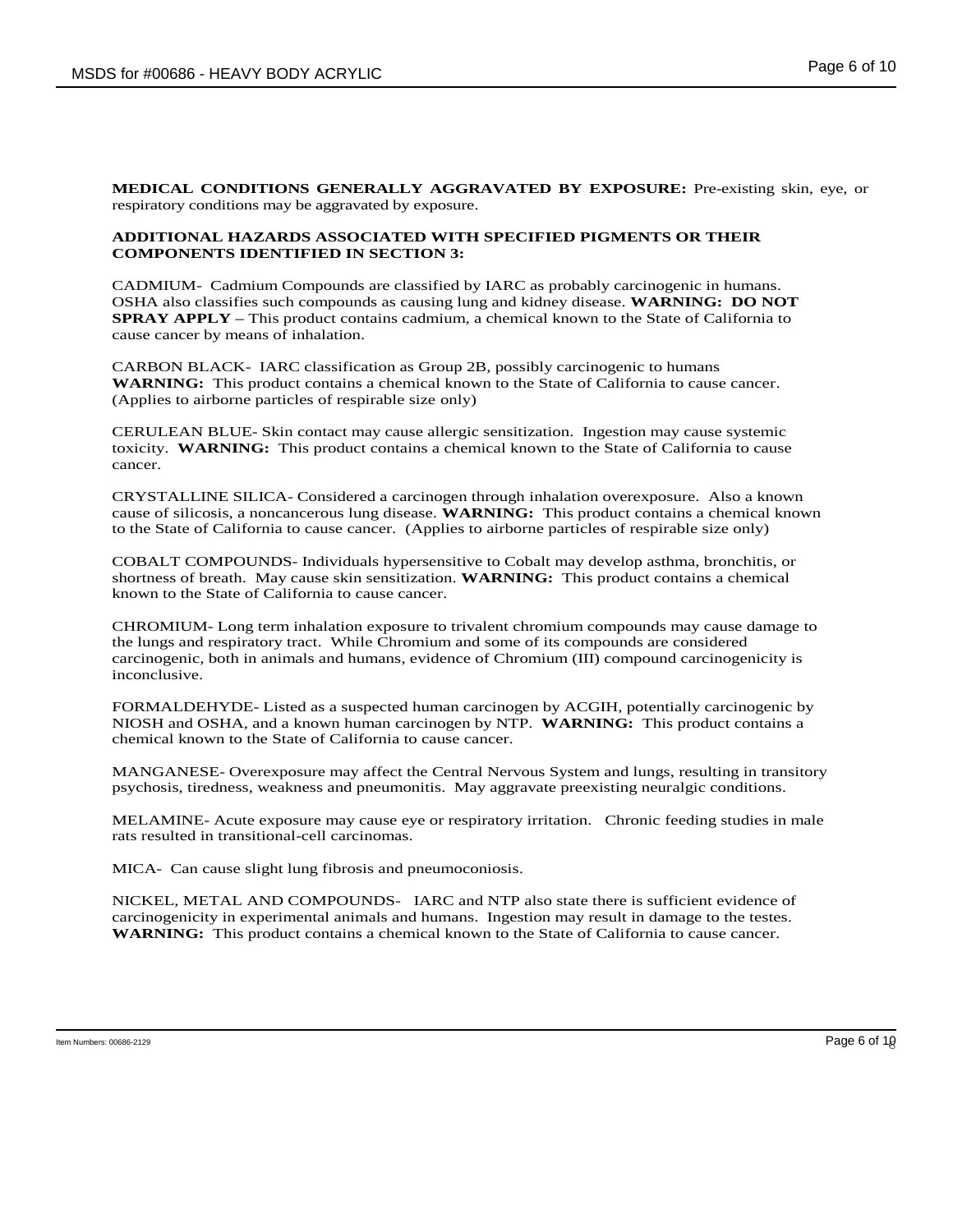QUINACRIDONES- Overexposure may cause dermatitis. Pigment contains a compound found to be a skin, eye and respiratory irritant.

TITANIUM DIOXIDE- Listed by IARC under category 2B, possibly carcinogenic to humans.

ZINC- Overexposure may result in fever, chills, muscular pain or nausea. **WARNING:** This product contains cadmium, a chemical known to the State of California to cause cancer.

# *SECTION 3 - HAZARDOUS COMPONENT INFORMATION*

|              |                                | <b>Max</b>    |                   |                            | <b>OSHA PERMISSIBLE EXPOSURE LIMITS</b> |  |
|--------------|--------------------------------|---------------|-------------------|----------------------------|-----------------------------------------|--|
| <b>CODE</b>  |                                | $\frac{6}{6}$ | <b>CAS NUMBER</b> | <b>TWA</b>                 | <b>STEL</b><br><b>CEILING</b>           |  |
| 1            | Ammonia                        | $\cdot$ .2    | 7664-41-7         |                            | 35 ppm                                  |  |
| $\mathbf{2}$ | Alumina                        | $\mathbf 1$   | 1344-28-1         | $10 \text{ mg/M}^3$        |                                         |  |
| 3            | Aluminum Hydroxide             | 5             | 21645-51-2        | NE                         |                                         |  |
| 4            | Aluminum Oxide                 | 20            | 1344-28-1         | $10 \text{ mg/M}^3$        |                                         |  |
| 5            | Amorphous Silica               | 10            | 7631-86-9         | 6 mg/ $M^3$                |                                         |  |
| 6            | Antimony and Compounds         | 10            | 7440-36-0         | .5 mg/ $M^3$               |                                         |  |
| 7            | <b>Barium Sulfate</b>          | 10            | 7727-43-7         | $10 \text{ mg/M}^3$        |                                         |  |
| 8            | Barium, Soluble Compounds      | 5             | 7440-39-3         | .5 mg/ $M^3$               |                                         |  |
| 8.5          | <b>Bismuth Vanadium Oxide</b>  | 22            | 14059-33-7        | 15 mg/ $M^3$               |                                         |  |
| 9            | Cadmium Sulfide                | 20            | 1306-23-6         | $5 \mu g/M^3$ (as Cadmium) |                                         |  |
| 10           | Cadmium Selenide               | 20            | 1306-24-7         | $5 \mu g/M^3$ (as Cadmium) |                                         |  |
| 11           | Calcium Carbonate              | 25            | 1317-65-3         | 15 mg/ $M^3$               |                                         |  |
| 12           | Calcium Silicate               | 5             | 13983-17-0        | <b>NE</b>                  |                                         |  |
| 13           | Carbon Black                   | 25            | 1333-86-4         | 3.5 mg/ $M^3$              |                                         |  |
| 14           | Chromium (III) Compounds       | 20            | vary              | .5 mg/ $M^3$               |                                         |  |
| 15           | Chromium Metal                 | 10            | 7440-47-3         | 1 mg/ $M^3$                |                                         |  |
| 16           | CI PY 35 (Cadmium Pigment)     | 25            | 8048-07-5         |                            | $5 \mu g/M^3$ (as Cadmium)              |  |
| 17           | CI PR 108 (Cadmium Pigment) 25 |               | 58339-34-7        |                            | $5 \mu g/M^3$ (as Cadmium)              |  |
| 18           | <b>Cobalt Compounds</b>        | 20            | Vary              |                            |                                         |  |
| 19           | Copper                         | 5             | 7440-50-8         | $1 \text{ mg/M}^3$         |                                         |  |
| 20           | Crystalline Silica             | 5             | 14464-46-1        | .05 mg/ $M^3$              |                                         |  |
| 21           | Dipropylene Glycol-            |               |                   |                            |                                         |  |
|              | Monobutyl Ether                | 5             | 29911-28-2        | <b>NE</b>                  |                                         |  |
| 22           | Formaldehyde                   | .05           | $50-00-0$         | .75 ppm                    | 2 ppm                                   |  |
| 23           | Graphite(natural)              | 20            | 7782-42-5         | 2.5 mg/ $M^3$              |                                         |  |
| 24           | Iron Oxide                     | 25            | 1309-37-1         | $10 \text{ mg/M}^3$        |                                         |  |
| 25           | Manganese compounds            | 5             | 7439-96-5         | NE                         | $5 \text{ mg/M}^3$                      |  |
| 26           | Melamine                       | 5             | 108-78-1          | NE                         |                                         |  |
| 27           | Mica                           | 15            | 12001-26-2        | $3 \text{ mg/M}^3$         |                                         |  |
| 28           | Nickel, metal & compounds      | 15            | 7447-02-0         | .1 $mg/M^3$                |                                         |  |
| 29           | Propylene Glycol               | 70            | $57 - 55 - 6$     | NE                         |                                         |  |
| 30           | Quaternary Ammonium Salt       | 5             | 112-02-7          | NE                         |                                         |  |
| 31           | Quinacridonequinone            | 5             | 1503-48-6         | NE                         |                                         |  |
| 32           | Talc                           | 10            | 14807-96-6        | $2 \text{ mg/M}^3$         |                                         |  |
| 33           | <b>Titanium Dioxide</b>        | 30            | 13463-67-7        | $10 \text{ mg/M}^3$        |                                         |  |
| 34           | Zinc Oxide                     | 20            | 1314-13-2         | $10 \text{ mg/M}^3$        |                                         |  |
|              |                                |               |                   |                            |                                         |  |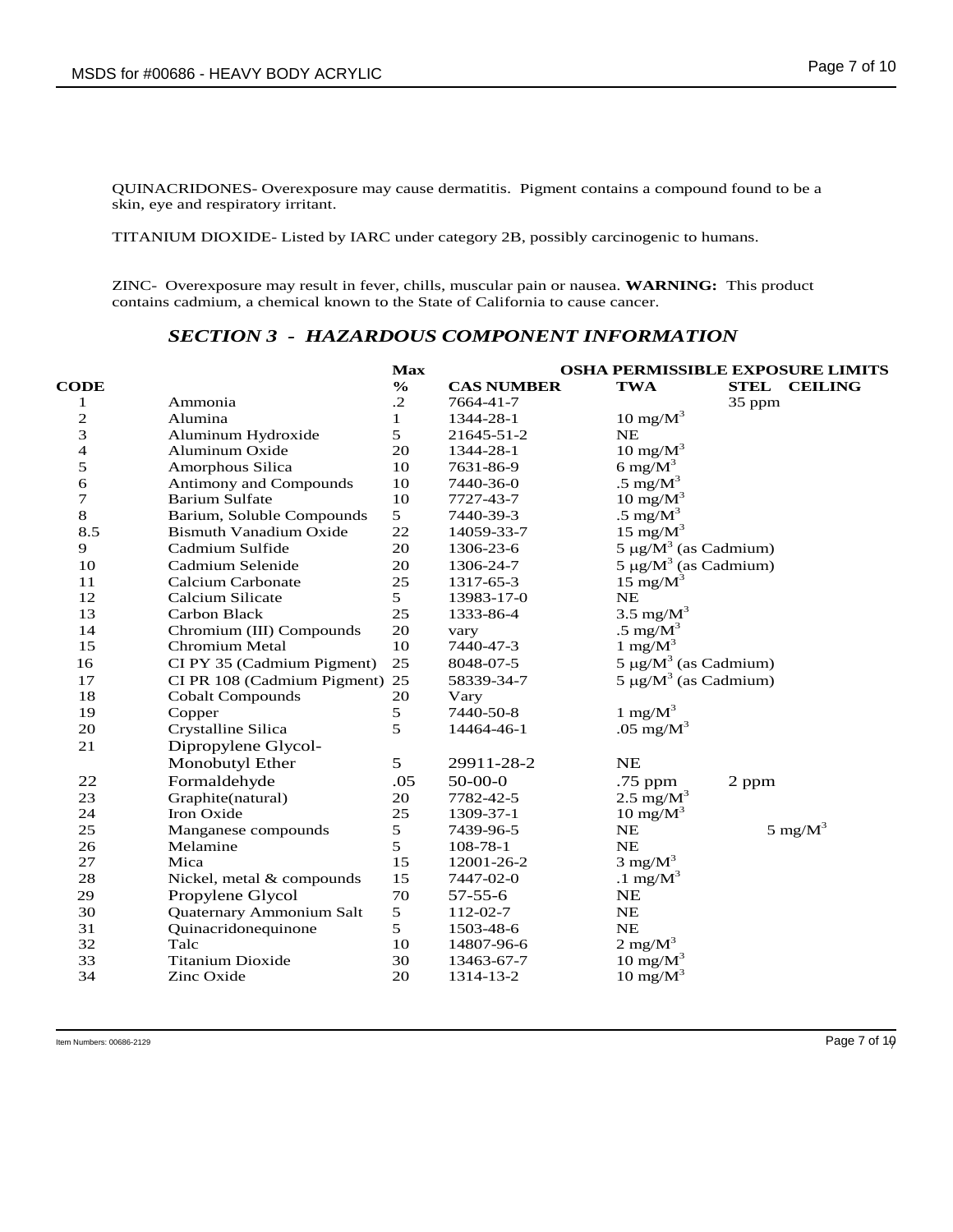35 Zinc Sulfide 10 1314-98-3 NE

TWA= Time Weighted Average (ave. airborne exposure in 8 hr work shift work week) STEL= Short Term Exposure Limit (15 minute time weighted average exposure)  $CEILING = exposure not to be exceeded during any part of the work day$ NE = None established

 $mg/M^3$  = approximate milligrams of substance per cubic meter of air

# *SECTION 4 - FIRST AID MEASURES*

**EYE CONTACT:** Flush with water for 15 minutes. SEE DOCTOR if any symptoms persist. **SKIN CONTACT:** Wash with soap and water. SEE DOCTOR if skin irritation occurs. **INHALATION:** Remove subject to fresh air. SEE DOCTOR if symptoms persist **INGESTION:** If swallowed, dilute by giving 2 or more glasses of water to drink ONLY IF CONSCIOUS! SEE DOCTOR.

# *SECTION 5 - FIRE FIGHTING MEASURES*

**FLASH POINT:** None **METHOD USED:** N/A **FLAMMABLE LIMITS IN AIR BY VOLUME: LOWER:** N/A **UPPER:** N/A **EXTINGUISHING MEDIA:** Carbon dioxide, water spray, foam or dry chemical. **SPECIAL FIRE FIGHTING PROCEDURES:** Use self-contained breathing apparatus and full protective clothing.

**UNUSUAL FIRE AND EXPLOSION HAZARDS:** Decomposition and combustion products may be toxic.

#### *SECTION 6 – ACCIDENTAL RELEASE MEASURES*

Contain spill. Recover material for use or proper disposal. Clean reside with aqueous mopping.

#### *SECTION 7 - HANDLING AND STORAGE*

For best product stability, avoid freezing and higher than normal ambient temperatures.

#### *SECTION 8 - EXPOSURE CONTROL/PERSONAL PROTECTION*

**RESPIRATORY PROTECTION:** None required under normal use. When sanding or spraying, use a NIOSH P100 dust and mist respirator. If conditions warrant, a vapor respirator for protection against ammonia may be used.

**VENTILATION:** General dilution ventilation is recommended at a level sufficient to keep individuals asymptomatic to inhalation exposure.

**PROTECTIVE GLOVES:** None required under normal use. For techniques requiring continual hand exposure, gloves are recommended.

**OTHER PROTECTIVE CLOTHING OR EQUIPMENT:** None required under normal use.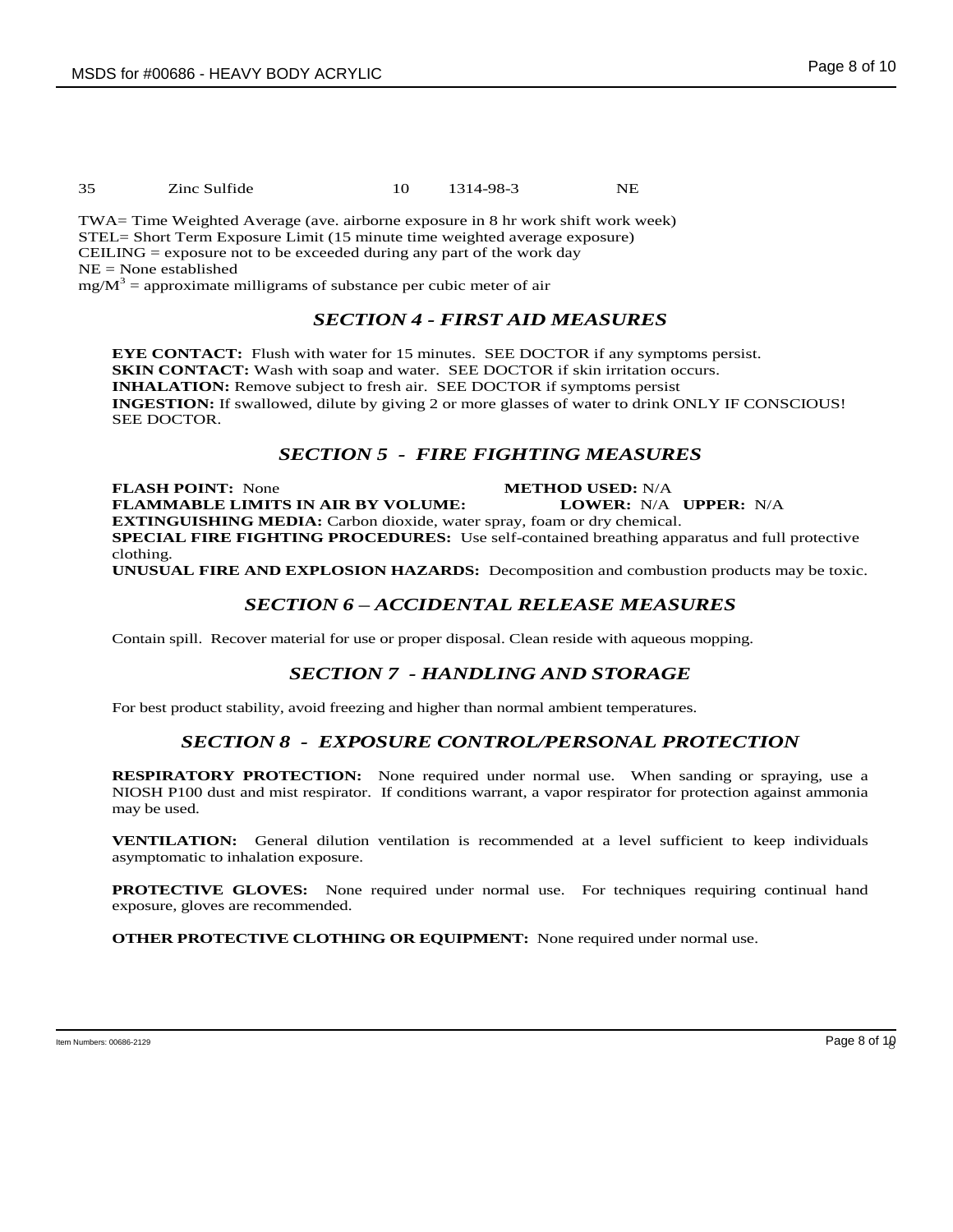**WORK/HYGIENIC PRACTICES:** All Golden products should be used in accordance with safe handling practices, including: do not eat, drink or smoke when working with materials, avoid excessive skin contact, wash after working with materials.

#### *SECTION 9 - PHYSICAL/CHEMICAL PROPERTIES*

**BOILING POINT:** >100°C/212°F **SPECIFIC GRAVITY (H<sub>2</sub>0=1):** 1.0-2.0 **VAPOR DENSITY:** Heavier than air **pH:** 8.5-9.2 **SOLUBILITY IN WATER:** Miscibile

**APPEARANCE AND ODOR:** Milky white or colored- slight ammonia odor

#### *SECTION 10 - STABILITY AND REACTIVITY*

**STABILITY:** Stable **INCOMPATIBILITY:** May react with strong oxidizers **HAZARDOUS DECOMPOSITION OR BYPRODUCTS:** Paynes Gray, Ultramarine Blue and Ultramarine Violet may react with acids to form flammable and toxic hydrogen sulfide. Acid decomposition of cadmium pigments may yield hydrogen sulfide, selenide gases and toxic cadmium salts in solution. If cadmiums are heated to above 800°C, decomposition to toxic fumes of cadmium oxide, zinc oxide, sulfur dioxide and selenium dioxide will occur.

# *SECTION 11 – TOXICOLOGICAL INFORMATION*

Oral LD50 - rat: >5000 mg/kg Dermal LD50 - rabbit: >5000 mg/kg Eye Irritation – rabbit: minimal Skin Irritation – rabbit: slight

#### *SECTION 12 – ECOLOGICAL INFORMATION*

Not readily biodegradable. No other data available.

#### *SECTION 13 – DISPOSAL CONSIDERATIONS*

Dispose as per local regulations. It is best to use all material, rather than dispose of it. If necessary, dispose of as latex paint. Cadmium pigmented paints and Cobalt Turquoise should be handled as hazardous wastes. US TCLP (metals solubility) data available upon request.

#### *SECTION 14 -TRANSPORT INFORMATION*

Not hazardous for shipping via any mode

#### *SECTION 15 – REGULATORY INFORMATION*

**Consumer Product Labeling:** Products are labeled in compliance with 67/548/EEC (EU), FHSA/LHAMA (USA), CCCR (Canada).

Item Numbers: 00686-2129 Page 9 of 10